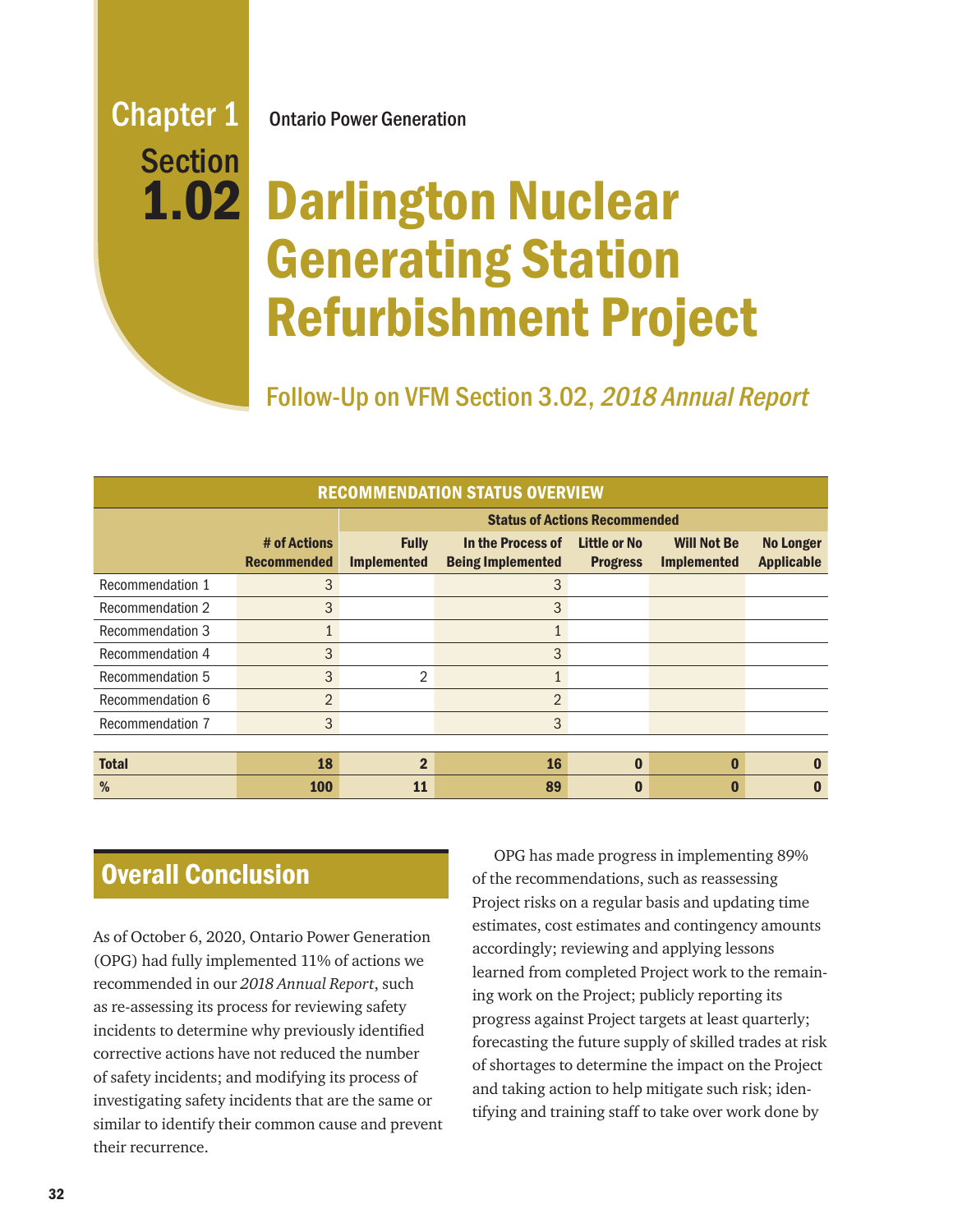existing staff eligible to retire before the completion of the Project; and reviewing lessons learned on project management approaches from completed Project work and applying them to the remaining work on the Project. As these recommendations span the lifetime of the Project, they will be in the process of being implemented up to October 2026.

The status of actions taken on each of our recommendations is described in this report.

## **Background**

Ontario Power Generation (OPG), a corporation wholly owned by the province, produces more than half of Ontario's electricity at more than 60 hydroelectric stations and two nuclear plants: Darlington Nuclear Generating Station (Darlington Station) and Pickering Nuclear Generating Station.

Darlington Station began operating the first of four nuclear reactors in 1990, and had generally produced over 15% of Ontario's electricity. In 2006, OPG began assessing the feasibility of refurbishing the four reactors to extend their useful life beyond the early 2020s.

In January 2016, OPG publicly announced its planned Darlington Nuclear Generating Station Refurbishment Project (Project), which it estimated would be complete by February 2026 at a cost of \$12.8 billion. The Project was expected to extend the useful life of the four reactors to around 2055. As of June 2020, OPG had spent about \$7.2 billion on the Project (\$5 billion as of June 30, 2018), with about 785 of its own full-time-equivalent staff working alongside another 842 contract staff (980 FTE staff and 1,500 contract staff in 2018).

During our 2018 audit, we found that although OPG faced significant challenges, cost overruns and delays in prerequisite Project work that had begun prior to January 2016, it had applied lessons learned to the remainder of the Project, establishing time and cost estimates based on reliable information and reasonable assumptions.

While OPG had forecast that the Project would meet the time and cost estimates it had publicly announced in January 2016, we found that several significant risks remained. For example, the potential existed for unexpected challenges in 2021, when OPG would begin working on the refurbishment of more than one reactor at the same time. Up to that time, OPG will have worked on the refurbishment of only one reactor at a time.

Some of the other significant observations from our 2018 audit included:

- OPG would be in competition for skilled trades over several years when the Project would overlap with another refurbishment project at the Bruce Nuclear Generating Station. A potential shortage of boilermakers, a specialized trade for removing and installing nuclear reactor unit components, would pose the biggest risk.
- OPG estimated that over 30% of its management staff and nearly all the executives working on the Project would be eligible to retire by 2025, a year before the Project's scheduled completion, potentially creating a major staffing gap. OPG had not yet identified replacements for these potential retirees.
- OPG estimated that it would spend almost \$50 million more overall on Project oversight and support than it had initially estimated. However, OPG had not yet factored in the impact of this additional cost when determining what it would pay contractors.
- Before starting the main refurbishment work on the four reactors in 2016, OPG began 18 prerequisite projects at a total cost expected to exceed \$725 million, or 75% more than its initial estimate. The main causes for the expected cost overrun included a lack of detailed planning and understanding of the work's complexity. This resulted in inaccurate estimates and scoping, poor risk assessment, underweighting technical criteria when selecting contractors, assigning complex work to staff with limited relevant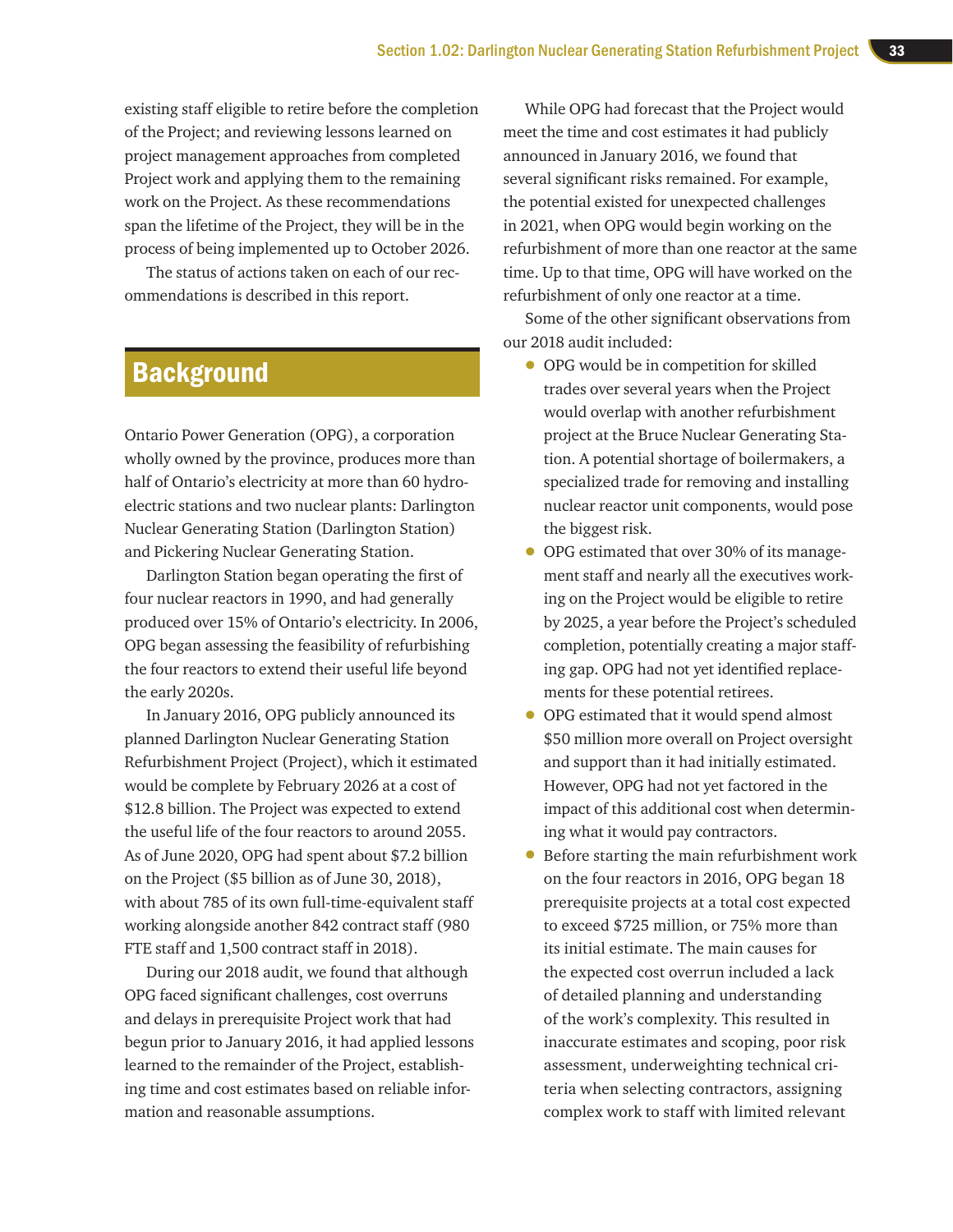experience, and poor project management and oversight of contractors.

• While there had been no serious injuries to Project staff, OPG had not met its safety targets. The frequency of safety incidents was mostly unchanged since 2016 when the refurbishment started. OPG could have been more proactive in reducing recurring, preventable safety incidents. For example, an incident in November 2017 resulted in a contractor stopping its 800 staff from working on the Project for two days, costing OPG over \$700,000. There had already been eight incidents that year of workers dropping tools and parts when working at heights.

We made seven recommendations, consisting of 18 action items, to address our audit findings.

We received a commitment from OPG that it would take action to address our recommendations.

## Standing Committee on Public Accounts

On April 10, 2019, the Standing Committee on Public Accounts (Committee) held a public hearing on our 2018 audit. In December 2019, the Committee tabled a report resulting from this hearing in the Legislature. The Committee endorsed our findings and recommendations, and made six additional recommendations. OPG reported back to the Committee on April 7, 2020. The Committee's recommendations and our follow-up on its recommendations are found in **Chapter 3, Section 3.02** of this volume of our *2020 Annual Report*.

## Status of Actions Taken on Recommendations

We conducted assurance work between April 2020 and July 2020. We obtained written representation from OPG that effective October 6, 2020, it has provided us with a complete update of the status of the recommendations we made in the original audit two years ago.

## Ontario Power Generation Estimates Project Will Meet Time and Cost Estimates, but Should Remain Diligent Until Project Completed

#### Recommendation 1

*To ensure that the Darlington Nuclear Generating Station Refurbishment Project (Project) is completed in a timely and cost-effective manner and that public reporting on Project progress is complete and accurate, we recommend that Ontario Power Generation continue to:* 

• *reassess Project risks on a regular basis and update time estimates, cost estimates and contingency amounts accordingly;*  Status: In the process of being implemented by October 2026.

#### **Details**

At the time of our 2018 audit, OPG estimated that the Project would be completed on time (February 2026) and within its total estimated cost (\$12.8 billion) that was publicly announced in January 2016. However, we noted that a number of significant risks remained, which required OPG to be vigilant in order to keep to its budget and timeline for the Project.

In our follow-up, we found that OPG has reassessed Project risks on a regular basis and has updated time estimates and cost estimates accordingly. For example:

- Risk specialists at OPG regularly review, assess, and update the risks associated with specific work of the Project such as risks related to staff safety and risks of taking longer to complete complex work.
- Apart from risk assessments, OPG performs weekly project reviews to assess issues related to schedule, execution and cost performance.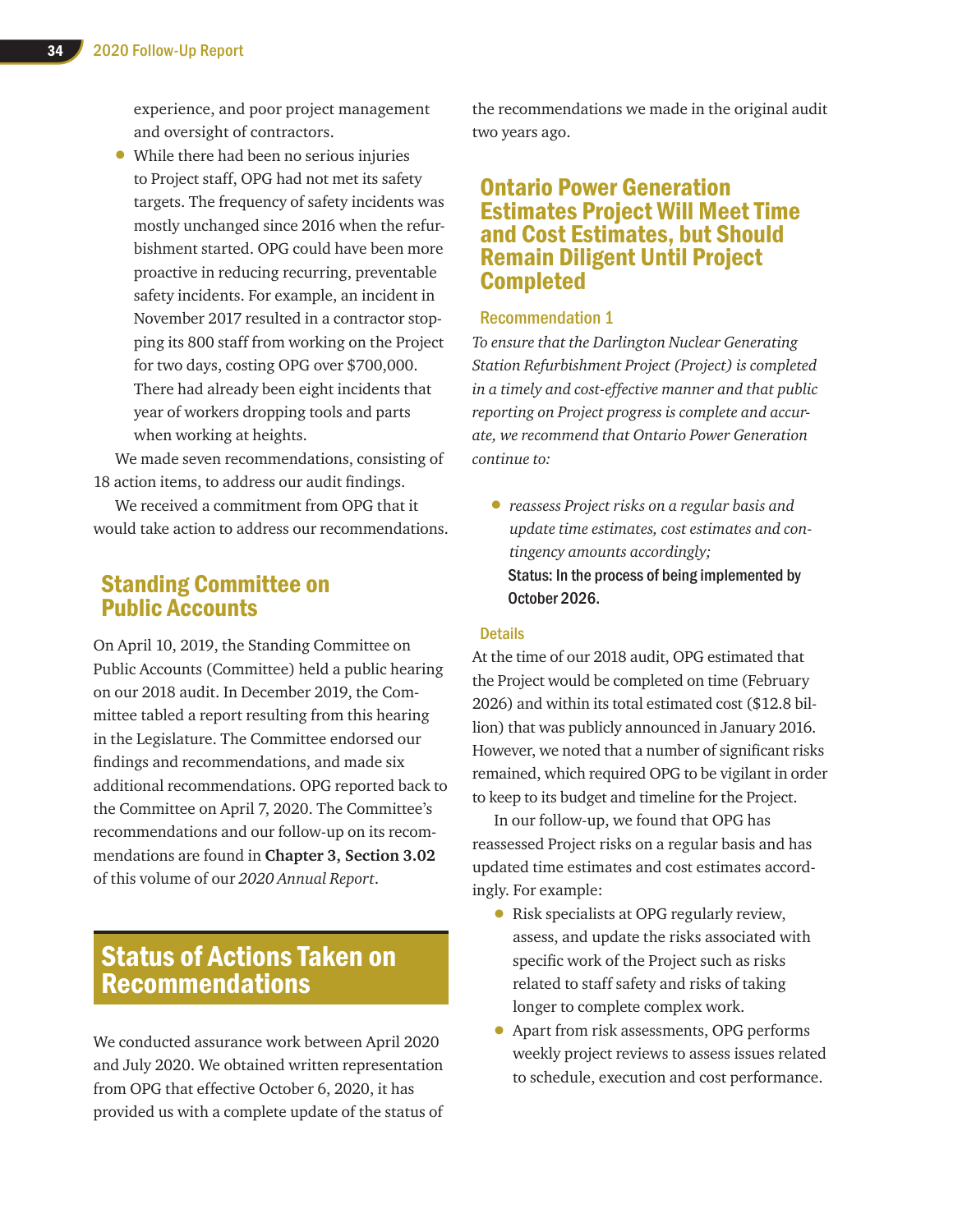• OPG reviews cost and contingency forecasts for each specific work of the Project on a monthly basis. The forecasts incorporate an analysis of trends of current work progress as well as the discrete risks associated with the remaining work.

As well, OPG senior management has reported the Project's status to the OPG executive and the Darlington Refurbishment Committee on a monthly basis. In addition, OPG senior management has reported the Project's progress, risks and forecasts to OPG's Board of Directors on a quarterly basis. The Board's Independent Oversight Advisor independently verifies key cost and scheduling risks, and assesses the accuracy of OPG senior management's reporting of the Project's status.

As a result of the Ontario government's March 17, 2020, declaration of an emergency under the *Emergency Management and Civil Protection Act*  related to COVID-19, OPG decided to delay the start of work on each of the remaining units that need to be refurbished (Unit 3, Unit 1 and Unit 4) by four months. The Project is now expected to be completed in October 2026, instead of February 2026, as OPG initially estimated. Of this eight-month delay, half was due to the COVID-19 pandemic and the remaining half was due to the rescheduled completion date of Unit 2. OPG continues to assess and seek ways to manage the impact of the COVID-19 pandemic on the total cost of the Project, which is otherwise continuing to be done within the original \$12.8 billion budget.

OPG will continue to reassess Project risks on a regular basis and update time estimates, cost estimates and contingency amounts accordingly until October 2026 when the Project is expected to be completed.

• *review and apply lessons learned from completed Project work to the remaining work on the Project;* 

Status: In the process of being implemented by October 2026.

#### **Details**

In our 2018 audit, our review of OPG's planning process for the Project noted that OPG had been able to keep the Project within its original time and cost estimates mainly as a result of applying lessons learned from different sources.

In our follow-up, we found that OPG and its contractors participated in a Lessons Learned program, where lessons learned from previous Project work are identified, documented, actioned, and incorporated into the planning work for subsequent units. In 2019, over 50 meetings were held to identify lessons learned and changes that could be incorporated into future Project work. This process has generated over 3,900 individual lessons learned, resulting in over 1,160 actions to be taken. As of June 2020, over 850 of these actions had been completed. For example, the planning phase of Unit 2 had experienced late delivery of certain materials, which delayed the completion of some Project work by six months. Based on this experience, OPG expedited the delivery of these materials during the planning phase of Unit 3. In another case, delays occurred with work on Unit 2 as a result of a valve and drain line being plugged. OPG then started cleaning the drain lines before working on the subsequent unit to prevent the issue from reoccurring, and so there were no such delays experienced on Unit 3.

OPG will continue to review and apply lessons learned from completed Project work to the remaining work on the Project until October 2026 when the Project is expected to be completed.

• *publicly report its progress against Project targets at least quarterly.* Status: In the process of being implemented by October 2026.

#### **Details**

In our 2018 audit, we found that, since 2017, OPG had been publicly reporting on a quarterly basis certain performance measures related to the Project (such as how the Project is meeting the cost and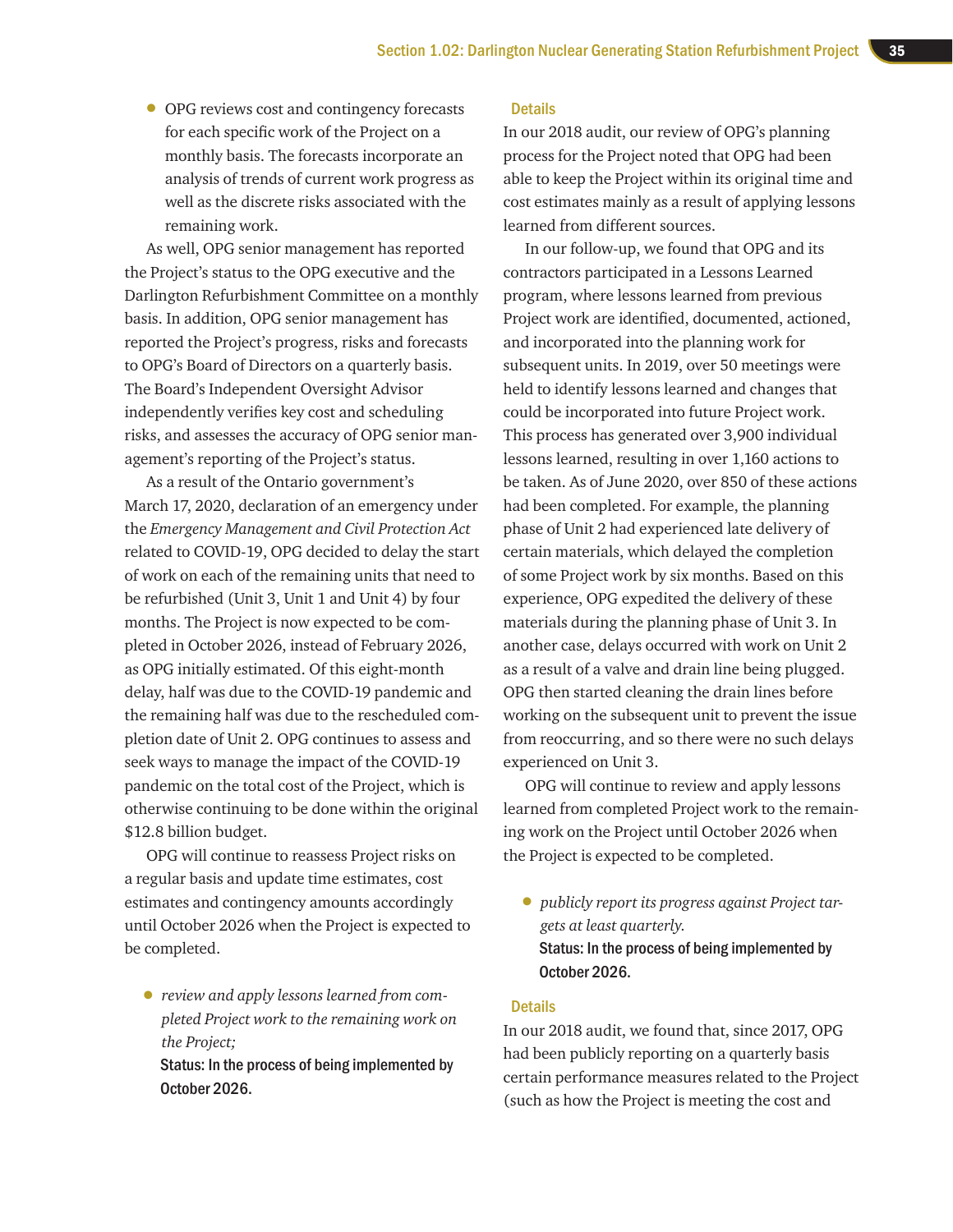time estimates that were publicly announced in January 2016). Publicly reporting the progress of the Project continuously against the cost and time estimates was important to keep the Project on time and on budget.

In our follow-up, we found that OPG has publicly reported on the status of the Project via its website on a quarterly basis. For the first quarter of 2020, OPG reported the Project remains on budget and on track for completion in 2026. However, as previously mentioned, the Project is now expected to be completed in October 2026 instead of February 2026, in part because OPG decided to delay the start of work on each of the remaining three units by four months as a result of the COVID-19 pandemic. In addition to the Project's cost and schedule, the public reporting provides details on the Project's quality of work, safety and environmental impact.

OPG will continue to publicly report Project progress against targets, at least quarterly, until October 2026 when the Project is expected to be completed.

## Pending Shortage of Skilled Trades and Potential Retirement of Experienced Executives and Management Staff Remain a Significant Risk to Completing Project on Time and on Budget

#### Recommendation 2

*To ensure that the Darlington Nuclear Generating Station Refurbishment Project (Project) has enough skilled tradespeople to perform the necessary refurbishment work, we recommend that Ontario Power Generation (OPG):* 

• *complete a forecast of the future supply of skilled trades identified as being at risk of shortage to determine the impact of this risk on the Project, and take action to prevent or mitigate such risk;*  Status: In the process of being implemented by October 2026.

#### **Details**

In our 2018 audit, we found that OPG faced the risk that there would not be sufficient experienced skilled trades working on the Project, which could increase the risk of errors being made and delays on the Project.

In our follow-up, we found that in 2018, OPG developed a Trades Capacity Initiative to collect supply and demand data on skilled trades, make the best use of the current supply of trades, and build up new sources of trades via outreach activities.

In February 2020, OPG updated its forecasts for skilled trades (boilermakers, millwrights, pipefitters and carpenters) using information from Bruce Power related to its nuclear reactor life extension project work as well as information from nonnuclear industries in Ontario. This process identified that boilermakers remained the skilled trade of highest demand.

OPG has taken mitigating actions to address this risk. For example:

- OPG created a demand and supply model in collaboration with Bruce Power and the International Brotherhood of Boilermakers, which is a trade union in the United States and Canada for boilermakers, to clarify the need for boilermakers on the Project.
- OPG participated in a pre-apprentice program with Durham College and the International Brotherhood of Boilermakers to train 95 graduates to work as boilermaker apprentices. These recruits will be available to both OPG and Bruce Power for their respective nuclear projects.
- OPG, together with other employers (including Bruce Power) in Ontario's nuclear industry, applied to the federal government to hire boilermakers from outside Canada as temporary foreign workers. The federal government approved this application in November 2019.
- OPG applied lessons learned from past Project work to scheduled Project work for Unit 3, so that the peak and average staff headcounts needed at specific periods of time will be lower overall.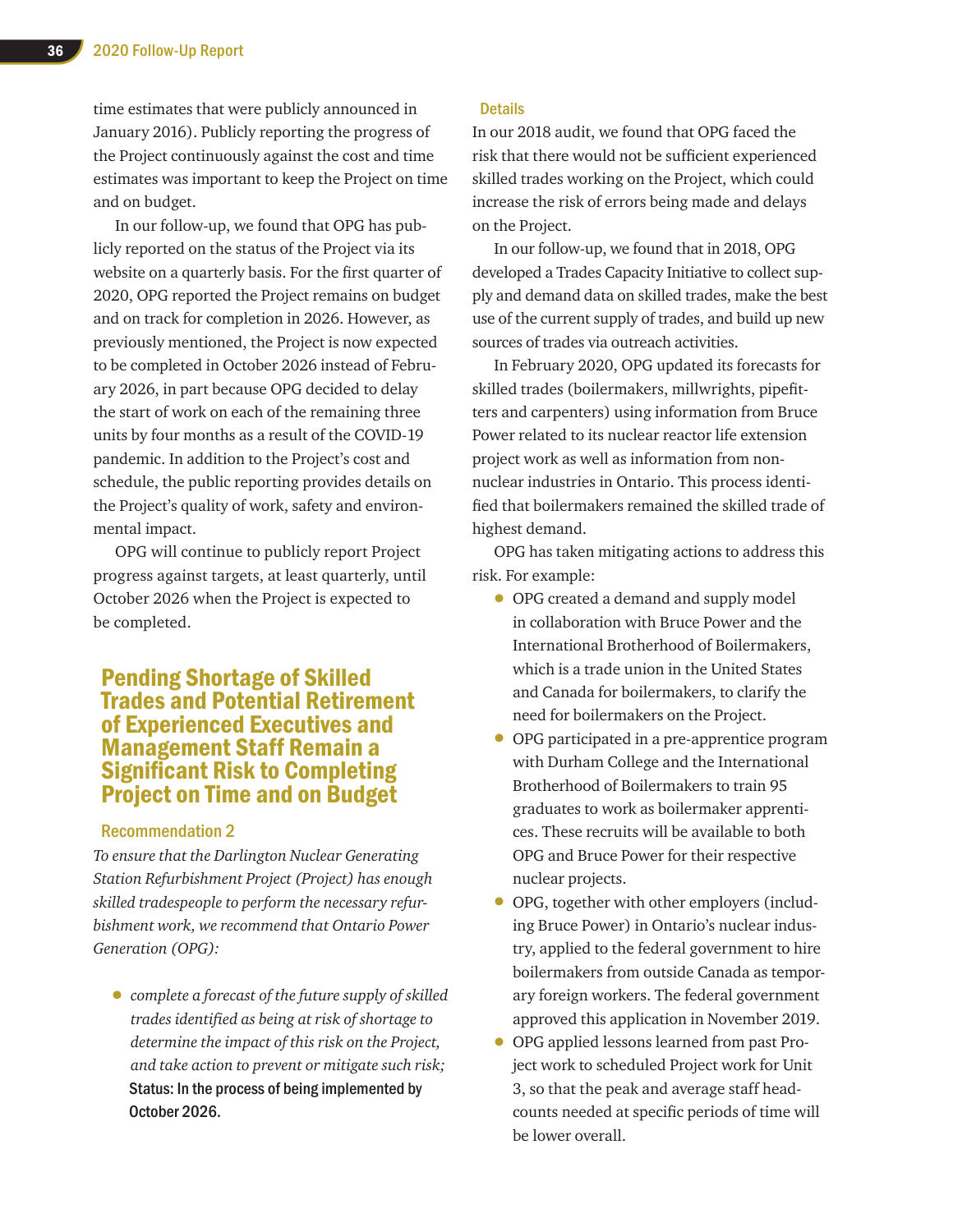OPG is collaborating continuously with Bruce Power and the Electrical Power Systems Construction Association to review industry-wide demand and supply of skilled trades for nuclear work in Ontario until October 2026 when the Project is expected to be completed.

• *work with Bruce Power Limited Partnership (Bruce Power) continuously and closely to manage the demand for staffing resources during the period when both OPG and Bruce Power have refurbishment work under way, and adjust the Project's work plans where appropriate;*  Status: In the process of being implemented by October 2026.

#### **Details**

In our 2018 audit, we found that starting in 2020, OPG would be in competition with Bruce Power Limited Partnership (Bruce Power) for skilled trades such as boilermakers and millwrights. For more than six years, from 2020 to 2026, both OPG and Bruce Power would be refurbishing their stations at the same time.

In our follow-up, we found that OPG and Bruce Power have collaborated to assess the risk of skilled trades not being available and develop strategies to mitigate this. Both organizations' project leadership teams have been meeting on a bi-weekly basis to discuss schedule, risks, and performance of their respective nuclear refurbishment work.

Both organizations will also continue to work together in managing the demand for staffing resources throughout the period of their respective refurbishment work until October 2026 when the Project is expected to be completed. For example, in January 2020, both organizations decided to collaborate each quarter to determine their shared need for various skilled trades.

• *collaborate with other stakeholders (such as the federal and provincial governments, trade unions and colleges) to increase the supply* 

*of skilled trades (particularly boilermakers) needed on the Project.* Status: In the process of being implemented by October 2026.

#### **Details**

In our 2018 audit, our review of OPG's data and analysis found that OPG identified a potential shortage of boilermakers as one of its biggest risks to the Project. We noted that the Project would require about 260 boilermakers in 2018 and that this would more than double to almost 550 in 2021.

In our follow-up, we found that OPG has collaborated with a number of stakeholders to improve awareness and interest in skilled trades. For example:

- In March 2019, OPG entered into a sponsorship agreement with Skills Ontario, which partners with school boards, colleges, small businesses, large companies, labour groups and governments to provide opportunities for youth to explore and develop careers in the skilled trades and technologies.
- OPG worked with the federal government to obtain approval for hiring boilermakers outside Canada to work as temporary foreign workers.
- OPG collaborated with the provincial government to train apprentices at Durham College and further support apprenticeships required on the Project.
- OPG reached out to school boards by participating in career fairs and information sessions for both students and educators. These sessions help promote awareness of career opportunities in the skilled trades. For example, in April 2019, OPG presented to educators from the Peterborough Victoria Northumberland and Clarington Catholic District School Board to make them aware of local apprenticeship opportunities and how students can pursue them. In October 2019, OPG also presented to over 600 students from across Durham Region and Northumberland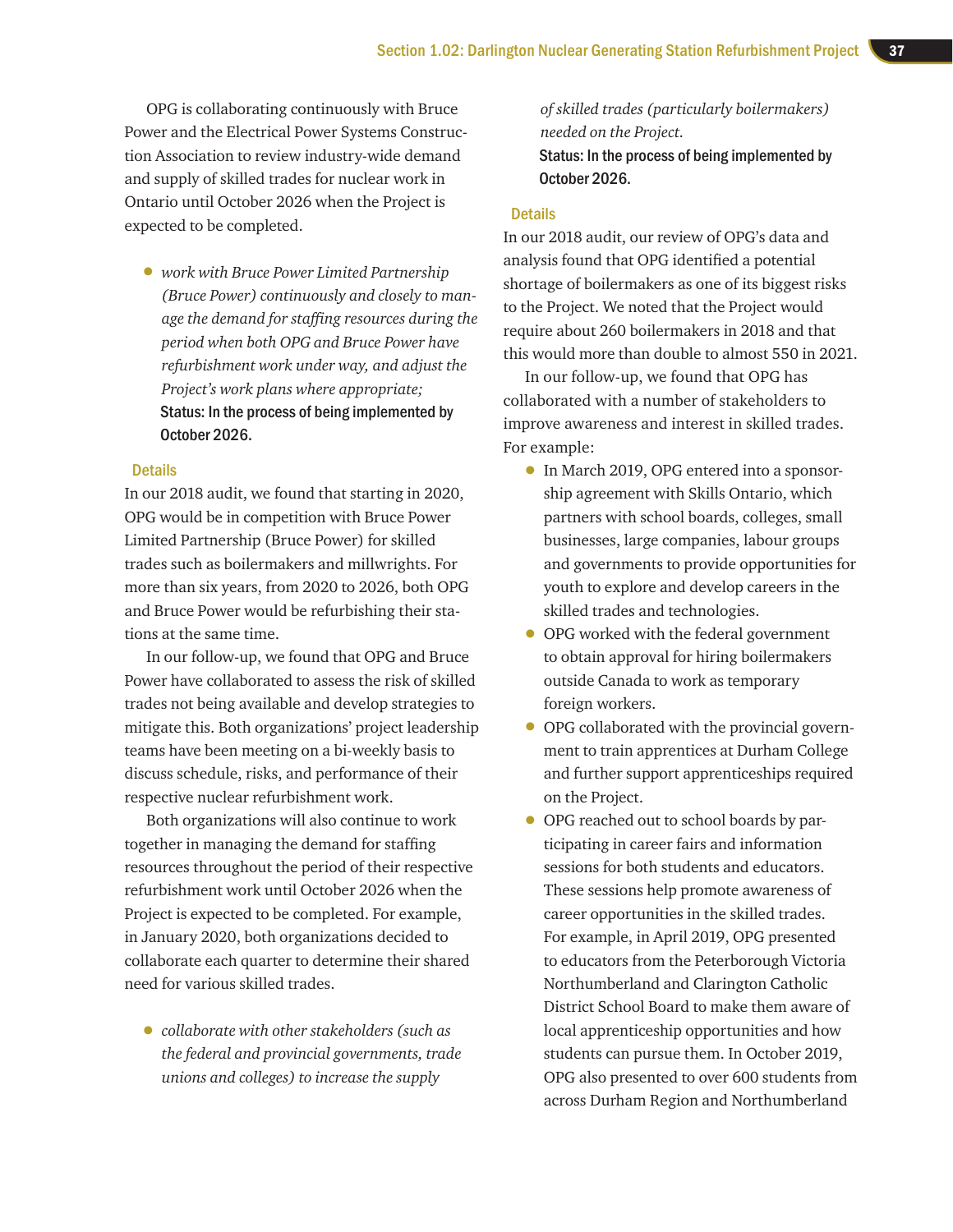County to discuss job opportunities for women in traditionally male-dominated fields of science, technology and skilled trades.

• In October 2019, OPG participated in the Durham Region Autoworkers Job Fair that connected individuals affected by an automotive plant's restructuring with training and job opportunities in the nuclear industry.

OPG will continue to look for opportunities for collaboration with stakeholders that can lead to an increase to the supply of skilled trades on the Project until October 2026 when the Project is expected to be completed.

#### Recommendation 3

*To ensure that Ontario Power Generation (OPG) has competent and experienced staff working on the Darlington Nuclear Generating Station Refurbishment Project (Project) throughout the life of the Project, we recommend that OPG identify and train staff to be able to take over work being done by the existing staff (especially executives and management staff) who work primarily on the Project and are eligible to retire before the completion of the Project.*

Status: In the process of being implemented by October 2026.

#### **Details**

In our 2018 audit, we found that OPG estimated over 30% of its management staff and nearly all of its executives from its Darlington Refurbishment group working on the Project would be eligible to retire by 2025 (before the Project's expected completion). While OPG identified internal candidates, who could take over most of these positions, it had not yet done this for 13 positions, including six management staff eligible to retire by the end of 2018.

In our follow-up, we found that OPG developed and conducted succession planning education sessions throughout 2019 for its non-executive management staff. The purpose of these sessions was to provide staff with a better understanding of the value of succession planning as well as the associated processes that help maintain an adequate and appropriate talent pool of staff across the corporation, including for the duration of the Project.

OPG has identified successors for key management and executive management positions, and for roles that require specialized skills or significant experience to be proficient. Apart from enhancing its internal succession strategies, OPG has also taken external candidates into consideration to diversify staff experiences.

OPG's performance management process requires all regular management staff to have an Individual Development Plan, including those that have been identified as potential successors. Employees work collaboratively with their leaders to identify specific areas for training and development. These efforts ensure that they continue to develop and improve in their current role and/or become ready to be the successful candidate for a future role in which they have been identified as a potential candidate.

OPG will continue to identify and train Project staff until October 2026 when the Project is expected to be completed.

## OPG Incurred Additional Costs as Contractors Did Not Perform up to Expectations but Contractors Continue to Be Eligible to Receive Their Full Profit

#### Recommendation 4

*To ensure that contractors working on the Darlington Nuclear Generating Station Refurbishment Project (Project) only receive profit if their performance meets Ontario Power Generation's (OPG's) expectation and that the Project is completed on time and on budget, we recommend that OPG:* 

• *continue to provide contractors with additional assistance when the contractors are unable to successfully achieve OPG's cost and time targets for Project work;* 

Status: In the process of being implemented by October 2026.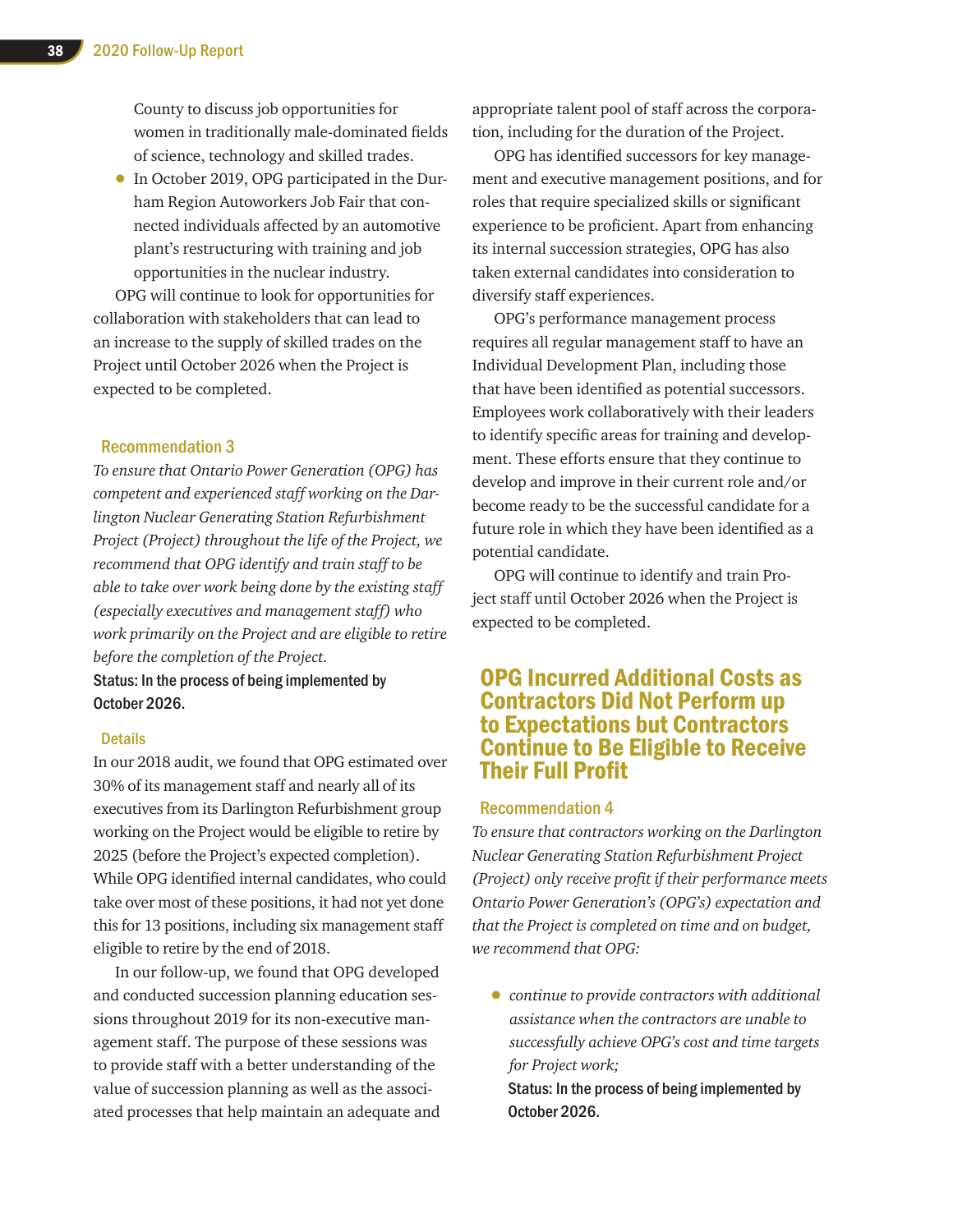#### **Details**

In our 2018 audit, we found that since external contractors were responsible for performing the majority of the Project work, contractors with poor performance or not performing up to OPG's expectations could result in cost overruns and delays. In some cases, OPG provided additional assistance to support contractors to perform Project work more efficiently, which helped the Project remain on time and within its cost estimate.

In our follow-up, we found that OPG has continued to work with contractors and provide them with additional assistance as deemed necessary. In 2019, OPG created a collaborative "War Room" between its staff and contractors to review documents live, which has allowed OPG to inform contractors of its expectations in real time. This has improved the quality of documentation and expedited the process of reviewing and approving documentation. OPG has also implemented a strategy to identify most capable staff from both OPG and contractors, so that they can work together to improve efficiency and avoid delays of Project work. This strategy is expected to save the Project about \$12 million for work on Unit 3 alone.

OPG will continue to provide contractors with additional assistance as deemed necessary until October 2026 when the Project is expected to be completed.

• *track and consider taking action to recover the cost of additional support provided to contractors above what was expected when contracts with the contractor were signed;*  Status: In the process of being implemented by October 2026.

#### **Details**

In our 2018 audit, we found that OPG had to provide more assistance (mainly supervisory or management assistance) to contractors than it initially estimated to keep the Project on time and on budget.

In our follow-up, we found that OPG has continued to provide additional support to contractors through secondments. OPG indicated that seconding, or letting its staff work for the contractors, leverages unique plant-specific expertise while also reducing training and travel costs as its staff being seconded tend to live locally.

OPG has tracked the number of its staff being seconded and anticipated about five to eight of its staff will be seconded to contractors for Unit 3, which is estimated to be completed in January 2024. These staff are expected to earn a total of about \$3 million over the time period they are seconded to the contractor, which OPG would pay whether the staff were OPG or contractor personnel.

OPG will continue to track the costs associated with the support provided to contractors and retains contractual rights to recover these costs, as deemed appropriate, until October 2026 when the Project is expected to be completed.

• *take any assistance and support provided to contractors into consideration when evaluating contractors' performance and determining contractors' profit.*

Status: In the process of being implemented by October 2026.

#### **Details**

In our 2018 audit, we found that while OPG estimated that it will spend overall almost \$50 million more on Project oversight and support than it initially estimated (including costs associated with providing additional support to contractors), it has not considered these additional incurred costs when determining the amount of profit to pay the contractors.

In our follow-up, we found that OPG has reserved the right to take support provided to contractors into consideration when evaluating contractors' performance or determining profit.

As of June 2020, OPG has not reduced its payments to contractors as a result of seconding OPG staff to support the contractors. OPG believes in this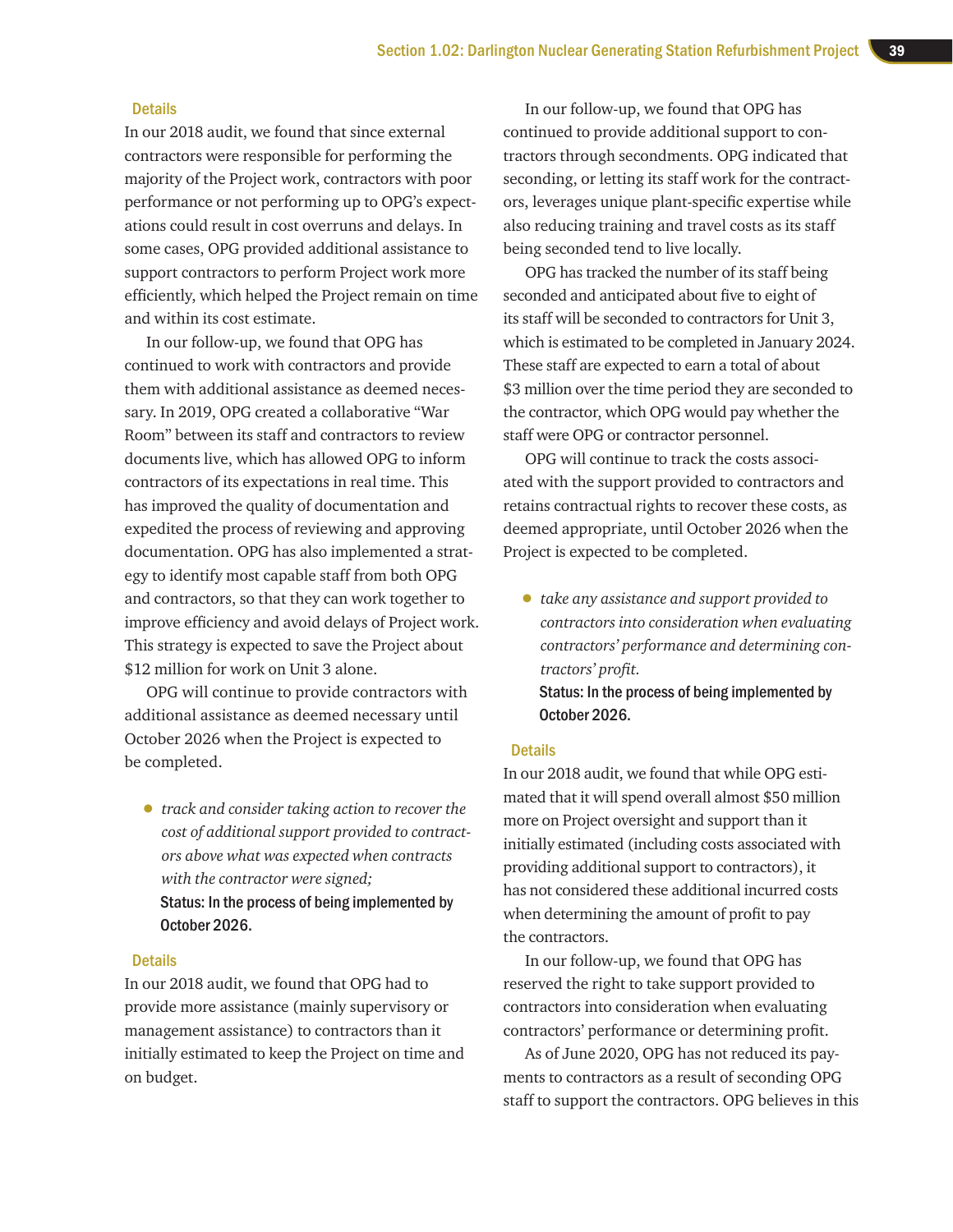collaborative approach of seconding a relatively small number of its staff (only about five to eight for Unit 3) to help the contractors because it results in no additional cost to OPG. (Staff who are seconded to contractors continue to receive their salary from OPG without additional billings for the work they perform for the contractor.) It also helps ensure that contractors do not hesitate to take on support provided by seconded staff from OPG whereas they might hesitate to hire additional contractors if it will reduce their profits.

OPG will continue to take any assistance and support provided to contractors into consideration when evaluating contractors' performance and determining contractors' profit until October 2026 when the Project is expected to be completed.

## Insufficient Action to Prevent Recurring Safety Incidents Affects Worker Safety and Project Costs and Timelines

#### Recommendation 5

*To ensure that the number of safety incidents on the Darlington Nuclear Generating Station Refurbishment Project (Project) remains as low as possible, we recommend that Ontario Power Generation:* 

• *perform a review of its process for reviewing safety incidents to determine why previously identified corrective actions (such as those related to falling objects) have not effectively reduced the number of safety incidents occurring on the Project;*  Status: Fully implemented.

#### **Details**

In our 2018 audit, we found that while the severity of safety incidents on the Project had been low, the frequency of safety incidents was mostly unchanged. Project staff's rate of safety incidents remained about the same since 2016 (when actual refurbishment work started) at about 0.5 safety incidents for every 200,000 hours worked between 2016 and the first half of 2018. This was higher than OPG's targets of 0.24 in 2016 and 0.37 in 2017 and 2018.

In our follow-up, we found that in December 2019, OPG performed an analysis of all 2018 and 2019 safety incidents to assess the effectiveness of corrective actions applied in response to specific safety events. This analysis identified that the overall number of safety incidents deemed as having a "High Maximum Reasonable Potential for Harm" had dropped from 13 in 2017 to four in 2018 and five in 2019. For example:

- the number of safety incidents involving working at heights dropped from seven in 2017 to one in 2018 and two in 2019;
- the number of safety incidents involving material handling dropped from two in 2017 to zero in 2018 and zero in 2019; and
- the number of safety incidents involving falling objects changed from three in 2017 to one in 2018 and three in 2019.
- *develop new initiatives to address safety concerns related to the Project and meet its safety performance targets;*  Status: In the process of being implemented by October 2026.

#### **Details**

In our 2018 audit, we found that to address safety concerns, OPG rolled out a number of safetyimprovement initiatives in early 2017, which included communicating its expectations on nuclear safety to its staff and contractors' staff. However, these initiatives had not significantly reduced OPG's rates and number of safety incidents. Therefore, OPG needed to further strengthen its safety-improvement initiatives throughout the remainder of the Project to prevent or reduce safety incidents in order to protect staff working on the Project.

In our follow-up, we found that in May 2019, OPG rolled out an enhanced proactive safety awareness and planning initiative. Under this initiative, OPG staff use past data and lessons learned to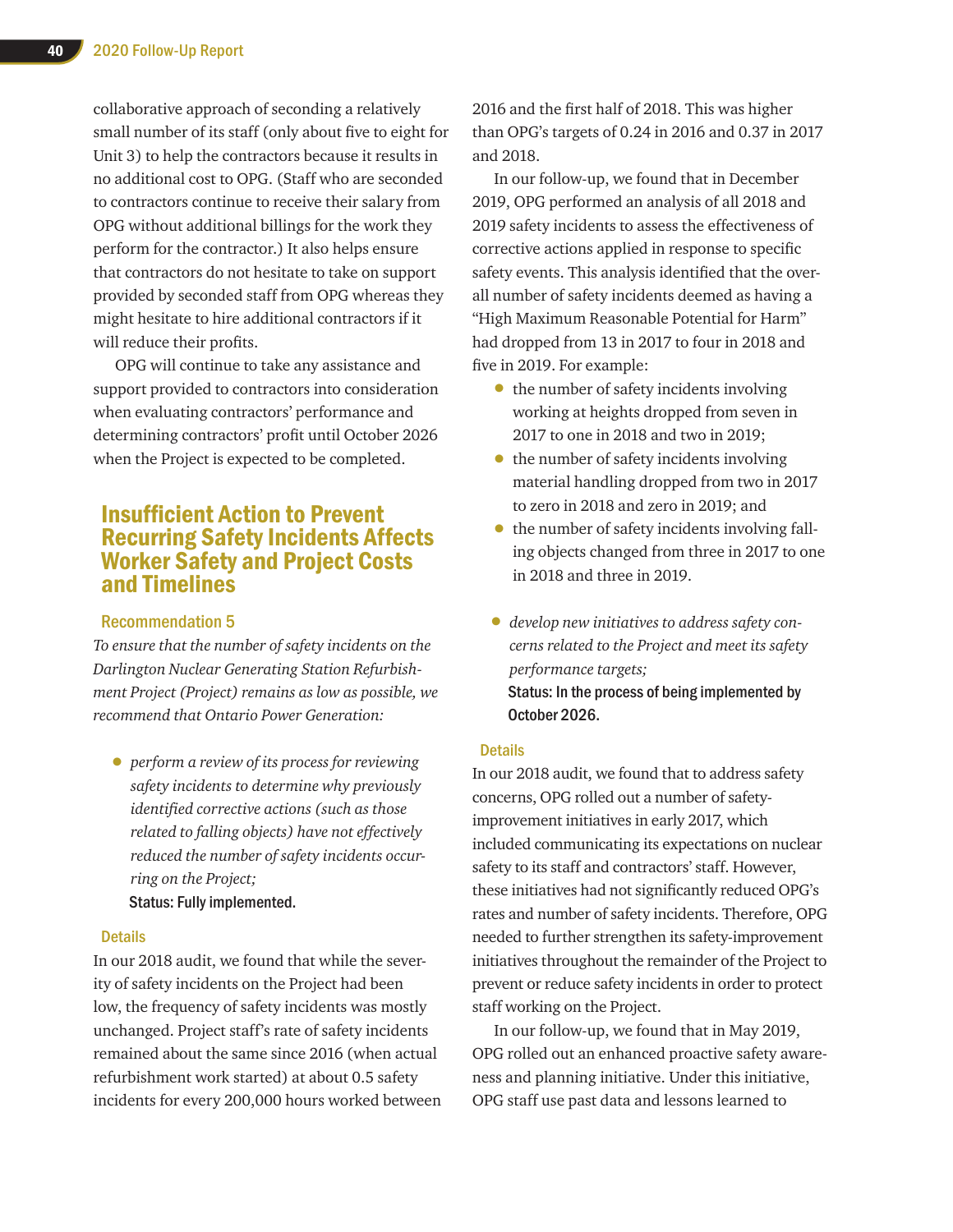assess upcoming Project work, identify areas of higher risk, and develop targeted programs aimed at preventing safety incidents.

OPG has also made other changes in 2019, including providing staff with new gloves and cutresistant liners, to improve safety for staff working on the Project. Consequently, the number of first aid and medically treated injuries has dropped, from six before these changes to three (as of June 2020).

In both 2018 and 2019, OPG had a target rate of 0.37 safety incidents for every 200,000 hours worked. The actual rate of incidents was 0.38 in 2018 and 0.52 in 2019, above the target in both years. For 2020, the target incident rate was changed to 0.40 and the actual rate was 0.27 (as of June 2020), which was below the target.

In order to meet its safety performance targets, OPG will continue to develop new initiatives to address safety concerns related to the Project until October 2026 when the Project is expected to be completed.

• *modify its process to investigate safety incidents that are the same or similar in order to identify their common cause in order to take action to prevent their recurrence.* Status: Fully implemented.

#### **Details**

In our 2018 audit, we found that OPG investigated individual incidents, but could do more to prevent recurring incidents (such as staff dropping tools from above ground that nearly hit others). For example, an incident occurred when a worker dropped a bag containing pieces of metal from over 35 feet above ground, almost hitting a worker. There had already been eight incidents that year with a common cause (where workers had dropped tools and parts when working at heights above ground) and this incident could have resulted in a serious injury or the death of a worker.

In our follow-up, we found that in September 2018, OPG modified its process of investigating

safety incidents. Specifically, it developed a new guideline on how to use its Learning Focus Groups to analyze the context of a safety incident to see if improvements can be made to organizational processes to reduce the reoccurrence of the incident. A facilitator works with staff involved in the safety incident to understand exactly how the incident occurred in order to identify improvements. This approach has been used as part of OPG's assessment of safety incidents involving material handling; two such incidents in 2017 were assessed as having a "High Maximum Reasonable Potential for Harm", while there were no such further events in 2018, 2019 or 2020 (as of June 2020).

## Post-payment Audits Need to Be Continued to Identify and Prevent OPG's Overpayments to Contractors

#### Recommendation 6

*To ensure Darlington Nuclear Generating Station Refurbishment Project (Project) contractors are paid only for eligible expenses that have actually been incurred, we recommend that Ontario Power Generation:* 

• *continue to perform post-payment audits regularly on Project contractor payments and recover any overpayments identified in these audits from contractors;* Status: In the process of being implemented by October 2026.

#### **Details**

In our 2018 audit, we noted that OPG hired external auditing firms to perform post-payment audits and assess whether it paid contractors working on the Project accurately according to the terms of the contracts. Since these audits resulted in the recovery of almost \$4 million in overpayments to contractors, OPG needed to continue to conduct these audits to encourage contractors to remain focused on accuracy when billing OPG for work performed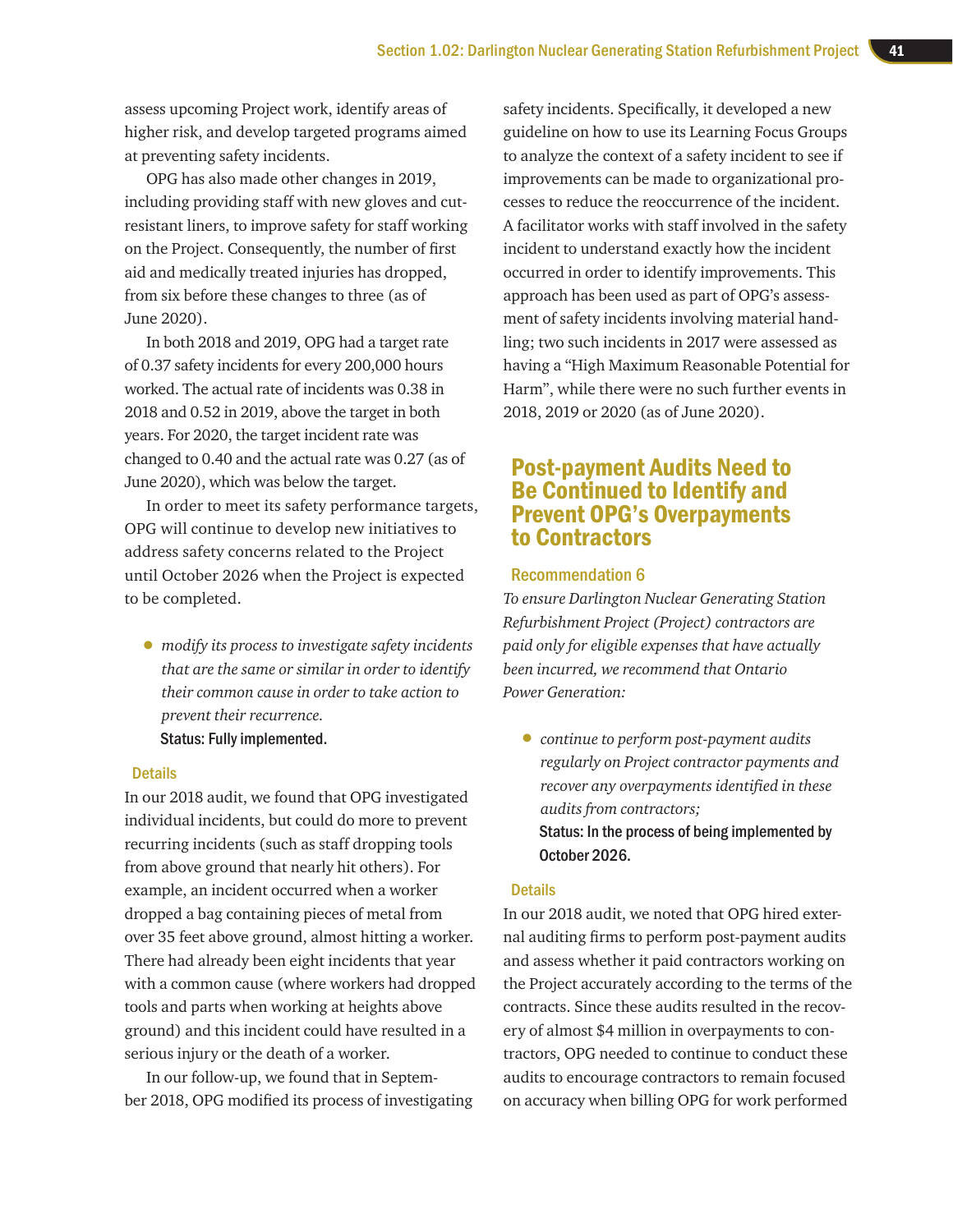and to help OPG identify overpayments throughout the duration of the Project.

In our follow-up, we found that since our 2018 audit, the external auditing firms retained by OPG have performed four post-payment audits to identify overpayments to contractors.

- An audit in April 2019 examined over \$430 million of payments to a contractor between August 1, 2016, and November 30, 2017. This audit found an estimated overpayment of about \$11,000.
- Another audit in January 2020 reviewed over \$280 million payments to a contractor between January 1, 2017 and December 31, 2018. The audit identified an estimated overpayment of about \$5,000.
- The third audit in February 2020 reviewed over \$70 million of payments to a contractor between February 2014 and July 2018. The audit found an estimated overpayment of about \$400,000.
- The most recent audit in March 2020 examined over \$780 million of payments made to a contractor between January 2016 and February 2018. The audit identified about \$550,000 in potential overpayments, which OPG was still investigating.

OPG has recovered or was in the process of recovering overpayments identified through these audits. As of June 2020, there were three postpayment audits in progress and three additional post-payment audits were planned to begin by the end of 2020.

In addition, OPG has developed a post-payment audit plan to identify an audit cycle that should be followed through the completion of the Project. Based on its audit plan, OPG will continue to retain external auditing firms to perform post-payment audits regularly on contractor payments and recover any overpayments identified from contractors until October 2026 when the Project is expected to be completed.

• *where cost-effective, make changes based on the results of the post-payment audits to its contractor invoicing and payment processes to reduce the likelihood that overpayments occur.* Status: In the process of being implemented by October 2026.

#### **Details**

In our 2018 audit, we found that based on the results of the post-payment audits, OPG modified its contractor invoicing and payment processes to reduce the likelihood of additional overpayments to contractors. For example, OPG developed a process that requires contractors' project management staff to obtain prior approval from OPG before obtaining a living-out allowance (for staff who have to stay away from home due to Project work). As postpayment audits continued to identify other areas where overpayments to contractors occurred, OPG needed to continue making changes to its invoicing and payment processes in order to prevent or minimize overpayments.

In our follow-up, we found that OPG has not yet made any process changes based on the results from the most recent post-payment audits. Overall, the amount of overpayments identified through these audits has been immaterial (accounting for less than 0.1% of total payments being audited) and has not uncovered any systematic deficiencies that would require further revisions to the existing contractor invoicing and payment processes. Since November 2019, lessons learned meetings were held with staff involved in post-payment audits biannually to identify any findings from the audits that would reduce the likelihood of future overpayments occurring.

OPG informed us that it will continue to retain external auditing firms to perform regular post-payment audits for all major contracts of the Project. It will also further enhance its preventative controls, where cost-effective, to reduce the likelihood of overpayments and identify areas for improvement until October 2026 when the Project is expected to be completed.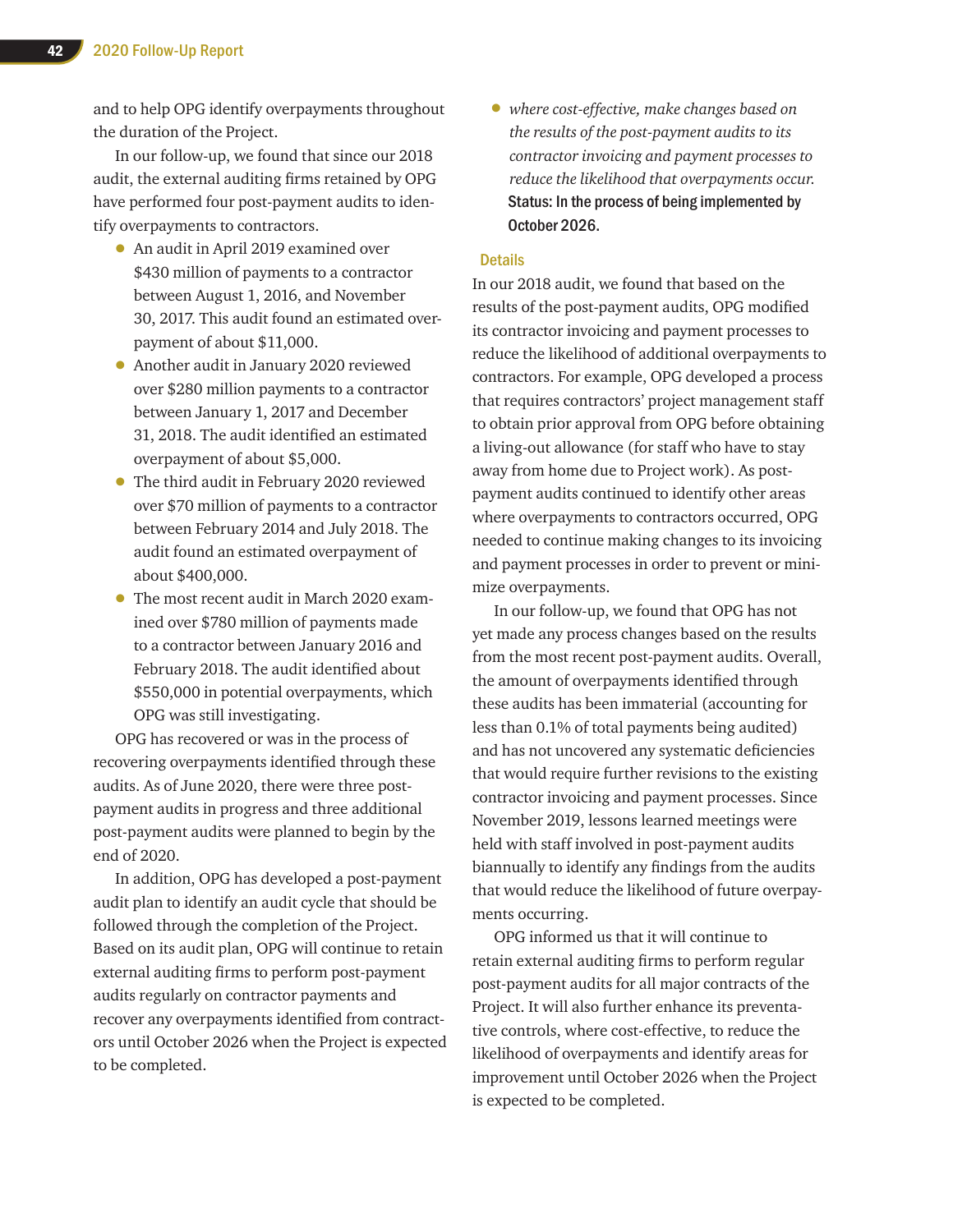## Prerequisite Project Work Costs over \$725 Million More Than Initially Estimated and Will Be Completed Later Than Planned

#### Recommendation 7

*To ensure that mistakes made during prerequisite project work on the Darlington Nuclear Generating Station Refurbishment Project (Project) are not repeated, we recommend that Ontario Power Generation continues to:* 

• *perform detailed planning of Project work diligently and appropriately before allowing its senior management team to release funding for refurbishment work during the remainder of the Project;* 

Status: In the process of being implemented by August 2023.

#### **Details**

In our 2018 audit, we found that OPG staff did not develop accurate initial cost and time estimates for most of the prerequisite projects during the planning process because they did not have a detailed understanding of the complexity and specific technical requirements of the work when the estimates were made. As a result, a number of prerequisite projects were not appropriately scoped, which contributed significantly to the underestimation of project costs and cost overruns (totalling over \$725 million).

In our follow-up, we found that OPG has used a phased planning process that incorporates validation and approval points to show that key elements each plan are considered adequate before proceeding. OPG management reviews the detailed plan of each team working on the Project to ensure that it is complete and provides a full understanding of the schedule and budgets, and that it is supported by a risk analysis. Specifically, the plans must include:

- the project scope, including all inherent risks;
- associated estimates for cost and schedule;
- the lessons learned from work on previous units;
- relevant nuclear industry experience; and
- the resources required to complete the work.

This review has provided OPG senior management with an assurance that the Project's teams are ready to execute the work detailed in the plans.

OPG will continue to perform detailed planning of Project work diligently and appropriately before allowing its senior management to release funding for refurbishment work on subsequent units. OPG expects that the detailed planning work on the final unit to be refurbished (Unit 4) will be completed in August 2023.

• *review the evaluation scorecards for the remaining Project work not yet contracted and adjust the weightings applied to technical criteria and bid price as necessary to appropriately consider the importance of technical criteria when selecting contractors;* 

#### Status: In the process of being implemented by October 2026.

#### **Details**

In our 2018 audit, we found five prerequisite projects (out of 17) where OPG selected contractors that submitted lower bid prices but scored lower on the technical criteria than the competing contractors. Collectively, these five prerequisite projects are expected to cost about \$500 million more than originally estimated. If OPG had scoped these prerequisite projects appropriately by obtaining a detailed understanding of their complexities and placed greater weighting on technical criteria when selecting contractors, it would have saved money and avoided delays.

During our follow-up, we found that OPG revised its procedures for procurement activities in July 2018 and is following them. For example, if an OPG internal group requisitions a contractor, it must now collaborate with OPG's supply chain group to determine the evaluation criteria and weightings for a competitive procurement (such as weighting of technical criteria over bid price).